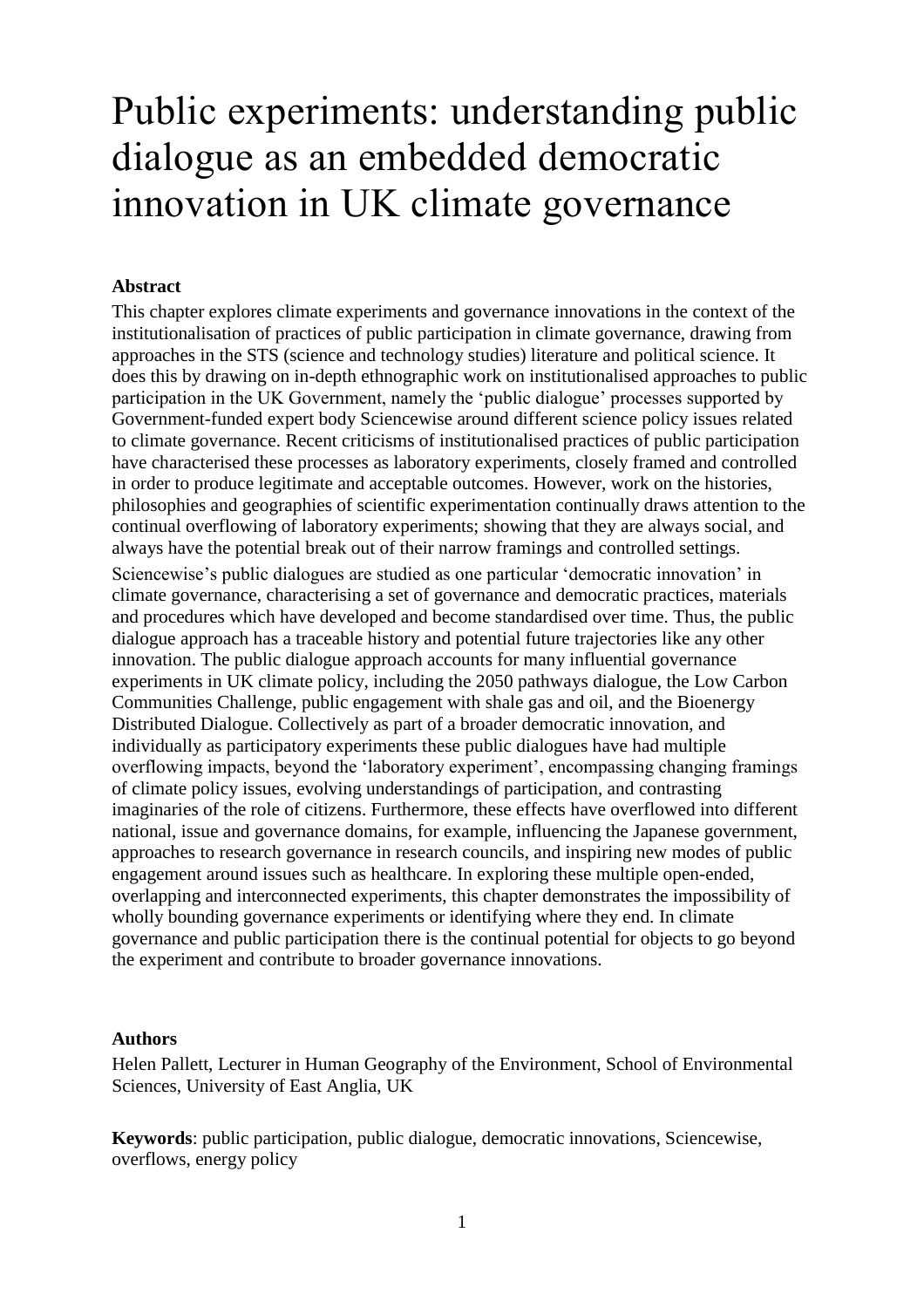#### **Table of contents**

| $\overline{2}$ |     |  |  |
|----------------|-----|--|--|
| $\mathfrak{Z}$ |     |  |  |
| $\overline{4}$ |     |  |  |
|                | 4.1 |  |  |
|                |     |  |  |
|                |     |  |  |
| 5              |     |  |  |
|                |     |  |  |
|                |     |  |  |

# **1 Introduction**

For the last decade or more, there has been a large degree of consensus among policy actors, civil society groups and academics that the scale and scope of the transitions required to address the multifaceted challenge of climate change necessitates engagement and dialogue with citizens (Pallett & Chilvers, 2013). Therefore, techniques for public participation and engagement have played a central role in climate governance, helping to identify and describe the nature of the challenge, developing interventions to further climate change mitigation and adaptation measures, as well as challenging or holding to account the actions of governing institutions. As has been demonstrated in relation to environmental governance more broadly (Munton 2003; Brown 2009), public participation has been increasingly institutionalised in climate governance structures to the extent that it is difficult to identify decisions and interventions around which no public engagement has taken place (Pallett & Chilvers 2013). Furthermore, this institutionalisation can be observed at multiple scales and in many domains, with public participation techniques being routinely adopted by departments and agencies of local, national and transnational government, as well as by NGOs and charities, businesses, and scientific institutions such as universities and research councils.

To go beyond the conventional focus on the quality and impacts of individual participation or governance processes, and to engage with the incipient institutionalisation of participation, this analysis focuses on a particular technique of public participation and climate governance – namely the UK Government's *public dialogues*, which it has been carrying out and promoting for more than a decade. There are multiple forms of experimentation at play in and around the practice of public participation. Perhaps most obviously, participation processes themselves have been characterised as experiments, in the sense of being tests of particular policies and knowledge claims. But these processes also play an important role in broader experiments in policy learning and the politics of ordering collective reality around climate change polices (cf. Turnheim et al., this volume).

This chapter explores these multiple experiments around institutionalised public participation processes using the concept of *democratic innovations*. This concept comes from the political science literature and has been used to refer to the creation and institutionalisation of new techniques for public participation (Smith 2009). It also has resonances with related work in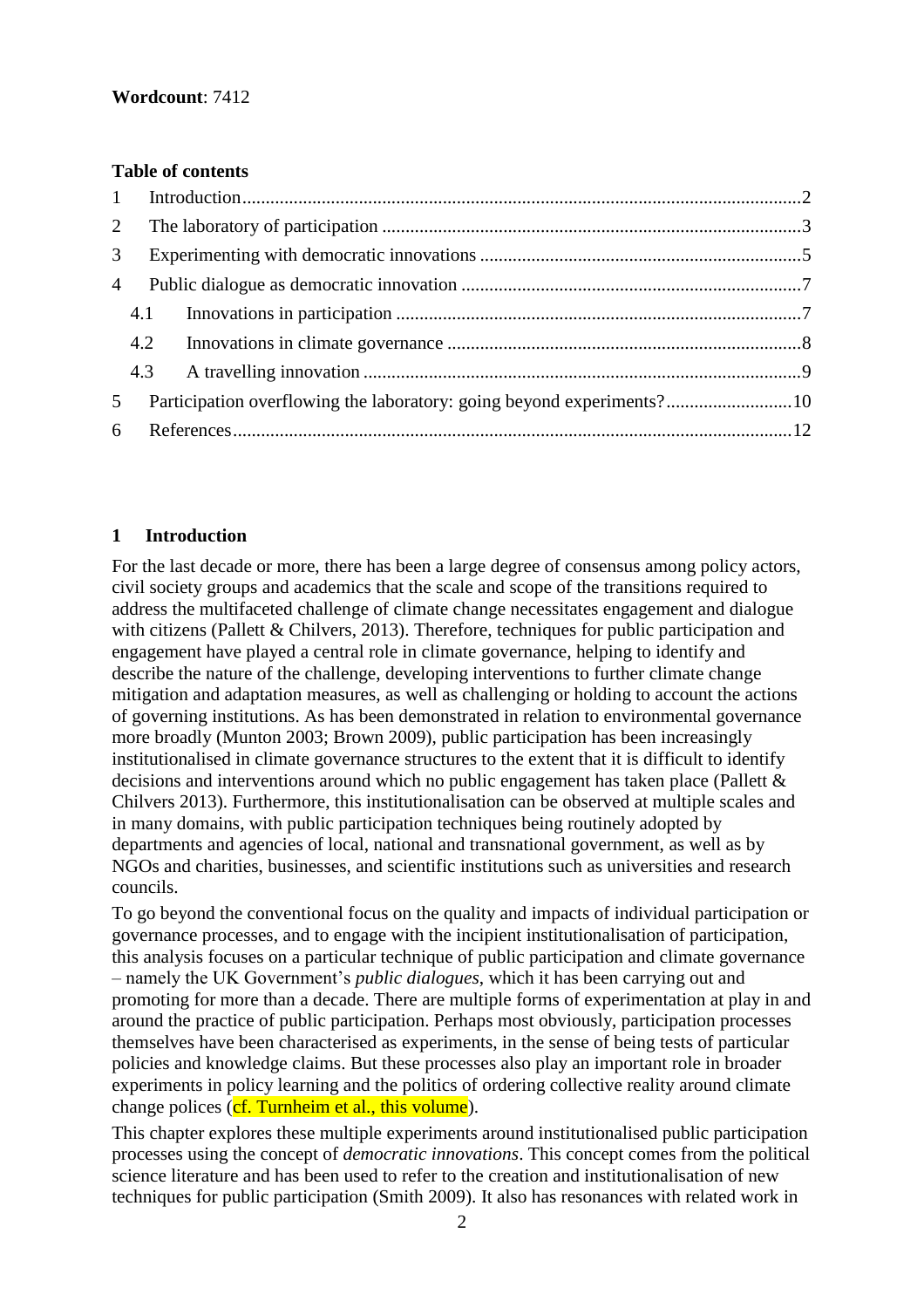human geography and science and technology studies (STS) concerned with techniques of participation, which has taken more seriously the implications of analysing these practices as innovations or technologies (Voβ 2016; Peck & Theodore 2015). This chapter develops the concept of democratic innovations further in reference to this work, and to debates about experimentation in human geography, STS and the history of science, through the case study of public dialogue.

The UK Government's public participation expert resource centre Sciencewise has been developing and promoting the technique of *public dialogue* since its creation in 2004. During this time the programme has supported more than 50 public dialogue processes in partnership with different Government departments, agencies or research councils, more than a third of which have directly engaged with climate governance. Some of the most prominent examples of climate related public dialogues include the Big Energy Shift, the 2050 pathways dialogue and the Low Carbon Communities Challenge, all of which were co-sponsored by the Department for Energy and Climate Change (DECC), whilst other dialogues have included topics as diverse as bioenergy, climate change adaptation, geoengineering, flood preparedness and shale gas. The empirical material presented in this chapter comes from two phases of qualitative research on the Sciencewise programme. The first phase was a historical study of the emergence and changes in the Sciencewise programme 2000-2010 carried out with semi-structured interviews and document analysis in 2011 (see Pallett & Chilvers 2013), and the second phase was an ethnography of the programme carried out throughout 2013 including participant observation, semi-structured interviews, and document analysis (see Pallett 2015).

This chapter is structured as follows. Section 2 considers the relevance of metaphors of experimentation to the study of democracy and participation. Building on this, section 3 introduces and explores the analytical value of the concept of democratic innovations. Section 4 then describes and examines the case of Sciencewise's public dialogues as a democratic innovation. Finally, section 5 considers the different ways in which these experiments have overflowed their bounds, with significant implications for climate governance and public engagement.

#### **2 The laboratory of participation**

The emergence of increasingly institutionalised and standardised modes of participation has been the subject of growing criticism from STS scholars. Bogner expresses this argument perhaps the most eloquently by describing the forms of participation currently adopted by governing institutions as taking the form of a laboratory experiment (Bogner 2012). This metaphor highlights the level of control exerted through the orchestration of these processes, driven by the concurrent professionalization and commercialisation of participatory practices. The participation laboratory (participation process) is a closed environment which contains a particular set of apparatus (methods of participation) and which only some citizens are permitted to enter; furthermore the aims and the rules of the participation experiment are predetermined by the orchestrators of the experiment (the institutional commissioners and facilitators). Here Bogner and other authors highlight the narrowing set of methods which are considered to be 'best practice' in public participation (Chilvers 2008a; Cooke & Kothari 2001). It has also been observed that this narrowing of methods has created an increasingly exclusive group of participation experts or mediators, with the power not only to define what constitutes good and bad participation, but to design and carry out participation processes, and to speak on behalf of citizens in the context of science policy (Chilvers 2008b; Gisler & Schicktanz 2009; Osborne 2004). Therefore the sealed laboratory of participation not only has implications for how citizens are engaged and constructed, but also what is considered a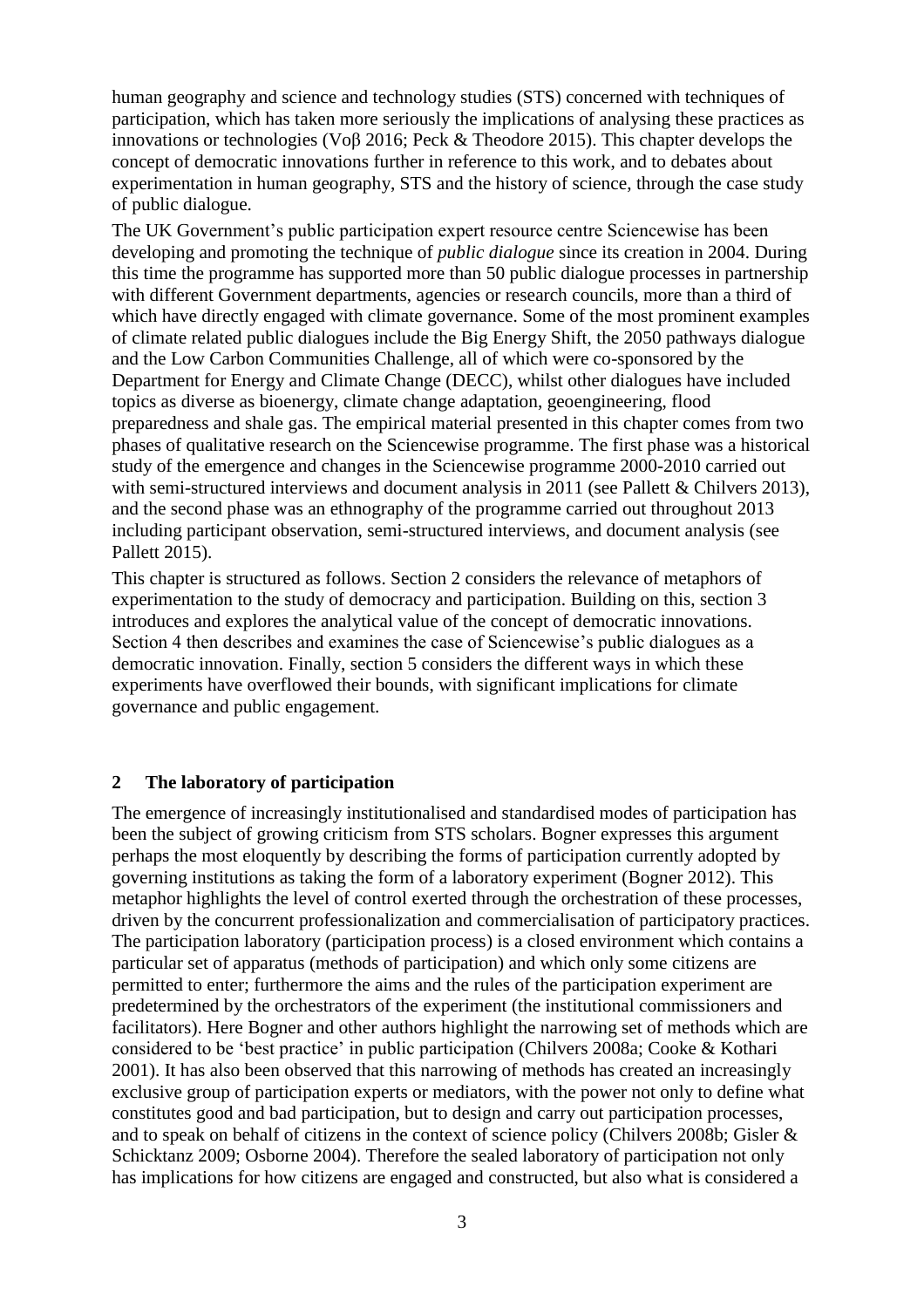legitimate object for participation in the first place, what outcomes of a participation process will be made public, and how they will be made public (Elam et al. 2007).

However, there are more expansive ways to interpret this metaphor which better account for the more disorganised and contingent realities of experimentation. Philosophers and historians of science have also drawn attention to the messy social processes around supposedly bounded and tightly controlled experiments. Through the study of  $20<sup>th</sup>$  century microphysics historian Peter Galison (1987) argued that the decision to end a particular experiment, when it is believed that enough evidence has been accumulated to authoritatively prove or disprove an assertion, is fundamentally a social one. In other words, even in the world of physics it is impossible to demonstrate that a question has been definitively closed or that disturbing effects have been completely removed from the experimental setting. Furthermore, in relation to the history of the natural sciences, the philosopher Ian Hacking (1983) characterises the relationship between experiments and scientific theories as a recursive one, with neither aspect entirely determining the other. Experiments may be interpreted and designed in line with certain working theories or more general concepts, but the outcomes of experiments may also lead to the creation of new conceptual objects which become involved in the design of new experiments. Consequently in Hacking's account, scientific theory, experimental practice and broader social influences interact to produce scientific facts and to initiate new experiments, rather than one factor being the driving force. This recognition of the never quite complete nature of experimentation has also been productively elaborated by geographers and STS scholars to draw attention to the continual existence of overflows from experimentation over space and time. Several authors have empirically demonstrated the ways in which scientific experiments go beyond the boundaries of the laboratory through the application of new technologies and knowledges to 'real-world' problems and their concurrent effects on modes of social organisation (Hinchliffe et al. 2005; Schwartz & Krohn 2011; Szerszynski 2005). This has led the geographer Gail Davies (2010) to argue that it is not only important to question when experiments end but also where they end. Others have labelled this as a broader regime of collective experimentation (Felt & Wynne 2007) or as a series of 'wild experiments' (Lorimer & Driessen 2013), evoking a picture of a multiplicity of open-ended experiments playing out at multiple scales within a democratic regime, with varying degrees of intentionality by the actors involved. In parallel to this Callon et al. (2009) have elaborated the phenomena of 'participation in the wild', evoking a similar overflowing of processes and effects from the participation laboratory. The concept of a regime of collective experimentation has particular resonance with discussions of governance or democratic innovations. As laid out in the European Commission report 'Taking the European Knowledge Society Seriously' (Felt & Wynne 2007) collective experimentation is characterised by the broad distribution of innovation across different actors and communities, trying out novel responses to societal challenges and learning from their repeated attempts or experiments both in innovation itself and in the governance of innovation. The term 'collective experimentation' has also been used by Bruno

Latour, but with a broader meaning encompassing the system-wide consequences of human interventions, such as climate change (Latour 2011). Furthermore, Matthias Gross has built on this work to show the relevance of concepts of collective experimentation to ecological interventions on the ground, enacted by experts, citizens and policy actors in collaboration (Gross 2010a; Gross 2010b).

Democracy itself had been conceptualised as an experiment perhaps most influentially in John Dewey's book 'The public and its problems' where he argues that even the formation of the state is an experimental process, consisting of trials and accidents around new rules and organisations (Dewey 1927). Publics come into being and become organised in response to new policy problems which are made up of these unforeseen indirect consequences, leading to new political institutions and forms of organisation. Crucially, the experiment must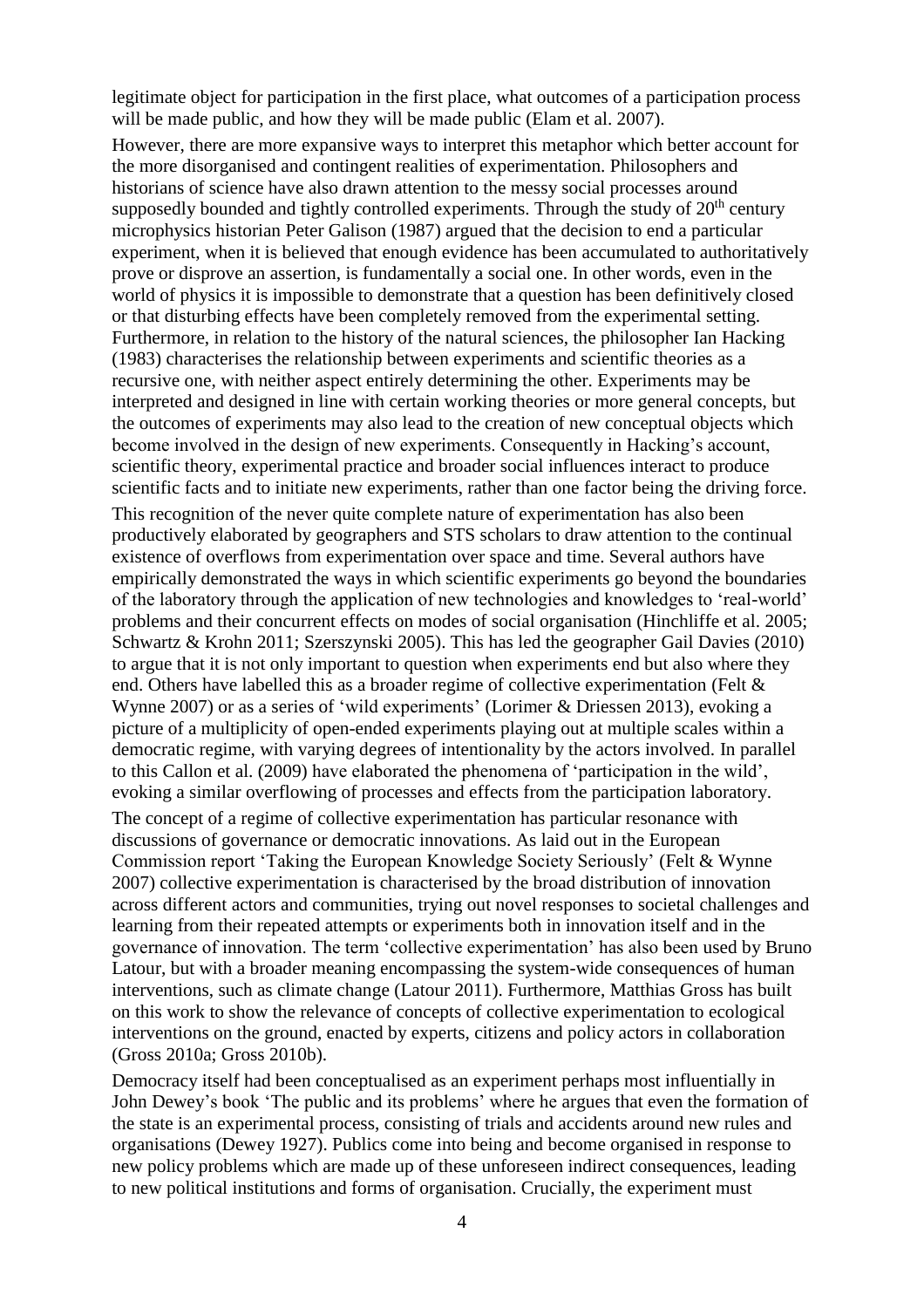constantly be repeated as the state is continually discovered anew as novel challenges and publics arise. In this view democracy is not a stable entity or benchmark, but rather something that is continually practiced and contested (cf. Gallie 1956). Understandings of democracy are not static but change over time in response to the emergence of new public problems and following developments in science and technology. Furthermore there is change in collective understandings of who is being represented in a democracy, the appropriate relationship between the state and its citizens, and what sort of knowledge can legitimately be drawn upon in political processes (Jasanoff 2011).

#### **3 Experimenting with democratic innovations**

It could be said that through experiments like climate governance and public participation new meanings of democracy, new definitions of public problems and new modes of engaging citizens are being produced. The concept of democratic innovations offers one analytic lens through which to describe and understand these processes, as well as drawing attention to the broader reconfigurations of relationships between citizens, science and the state which emerge from the multiple, open-ended and overlapping experiments of democratic governance in societies infused with science and technology (Callon et al. 2009; Ezrahi 1990; Jasanoff 2011).

Concepts like governance innovations and democratic innovations owe much to a broader literature which focusses on social innovations, broadly defined as innovations in social practices or forms of social organisation such as institutions (cf. Pol & Ville 2009). The key conceptual move made here is to argue that particular procedures or bundles of practices can become more or less standardised – just like other forms of innovations – and can therefore travel into different political contexts and have multiple indirect effects as has been noted in the broader innovation literature (Fagerberg 2006). Discussions of social innovation have been particularly significant in the fields of environmental governance, and citizen action and participation (e.g. Gottweis et al. 2007; Seyfang & Smith 2007). The concept does at least two important things with regards to understandings of governance. First, accounts of social innovations often draw attention to issues of justice and societal wellbeing, rather than purely technically defined societal aims and measures of progress (Dawson & Daniel 2010). Secondly, and most significantly, the concept highlights that progress in addressing societal challenges such as climate change is not only dependent on technical innovations and fixes, but rather will also be achieved – or perhaps even primarily achieved – through changes in social practices and forms of organisation (Seyfang & Smith 2007). Thus the concepts of social, governance and democratic innovations are a useful challenge to dominant technically-led or even technocratic visions of energy transitions and climate change governance.

The political scientist Graham Smith was one of the earliest and probably among the most prominent analysts to offer a definition and empirical elaboration of the term 'democratic innovations' in his book of the same name (Smith 2009). Smith defines democratic innovations as "institutions that have been specifically designed to increase and deepen citizen participation in the political decision-making process" (Smith 2009: 1), using the concept to describe and analyse standardised modes of citizen participation including participatory budgeting and citizens panels. For Smith these practices are innovative in that they represent a departure from conventional institutional architectures (Smith 2009). However, in light of broader literatures on technical and social innovations there is more to unpack in this concept of democratic innovations.

First there are other social innovations which could also be labelled as democratic innovations, beyond the invited deliberative processes of citizen participation which Smith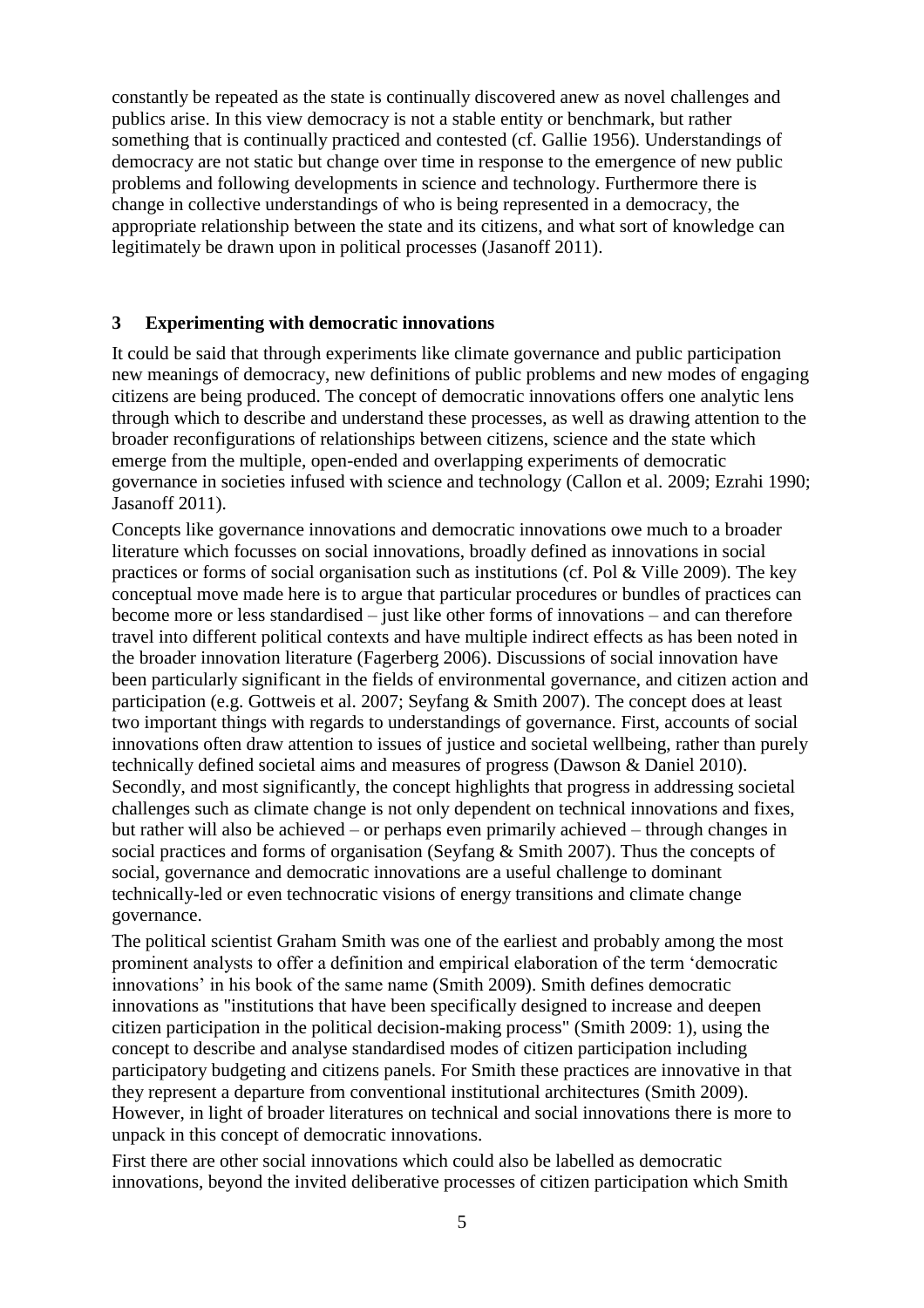considers. Established governmental modes of citizen engagement such as consultations and public opinion polls were once novel democratic innovations, whilst more emergent policy practices of citizen engagement such as open policy approaches and open data could be considered as democratic innovations in the making. Furthermore, whilst Smith states that his concept of democratic innovations concerns only highly institutionalised practices, it is also possible that democratic innovations could become standardised and institutionalised outside of formal governing institutions. For example, practices of community organisation such as co-operatives or community currencies, alongside widely practiced forms of activism such as direct action or petitioning, could become standardised and might also be considered to be democratic innovations (cf. Seyfang & Smith 2007).

Secondly, there is potential mileage in taking the 'innovation' part of democratic innovations more seriously. Work in STS, innovation studies and the social studies of technology has offered further insights into processes of innovation by giving detailed histories of innovation processes which highlight their contingencies and the social processes which have shaped them (e.g. Pinch & Bijker 1987), as well as pointing to their potential future trajectories and identifying path-dependencies (Berkhout 2002; Fagerberg 2006). Furthermore, many accounts have highlighted the unintended consequences which emerge from technological innovations, sometimes with very significant impacts for society (Irwin 1995), as well as the broader effects which innovation processes have on modes of social organisation (Jasanoff 2004). This has led to many calls for and attempts to orchestrate procedures for what has been labelled as anticipatory governance, reflexive governance (Beck 1994), constructive technology assessment (Schot & Rip 1997), and – most recently – responsible innovation (Stilgoe et al. 2013), in order to more fully take into account the social dimensions and potential effects of innovations. This work suggests that it might be possible too, to think of democratic innovations as also having these complex and contingent social histories, potential trajectories and path-dependencies, and broader societal effects. If this is the case, there is an important role for academic analysis in identifying and describing these dimensions, as well as finding ways to anticipate, govern and be responsible for the potential effects of these innovations.

A small group of STS scholars has already made some advances in this project, held together under the labels of technologies of participation or democracy. Using this conceptual framework, authors have examined the genealogies or contingent histories of prominent technologies of participation such as the focus group (Lezaun 2007), as well as the kinds of participants (Lezaun & Soneryd 2007; Marres & Lezaun 2011), issue-framings (Marres 2007), and forms of action (Laurent 2011) which these technologies produce. Taking further inspiration from innovation studies, Soneryd (2016) has explored how one such technology of participation travelled and was translated into a new national and political context, with implications for its broader social effects and attendant modes of social organisation. Furthermore, these scholars have also started to consider what implications their findings have for the governance of participation, with Voβ (2016) carrying out the first constructive assessment process concerned with participatory methods, and Chilvers and Kearnes (2016) calling for a broader transformation in modes of participation towards a more reflective and reflexive approach. Whilst using the metaphor of a technology to describe procedures of participation arguably runs the risk, similar to the laboratory of participation metaphor, of over-emphasising the bounded and controlled nature of most processes of participation, the situation of these studies within wider work on technological innovation which emphasises the constant production of unintended effects and new forms of social organisation also evokes the sense of open-ended experimentation described at the end of section 2. Many of these authors have also increasingly adopted a language of experimentation (Chilvers & Kearnes 2016a) to point to the wider experiments in participation and democracy of which these technologies are a part.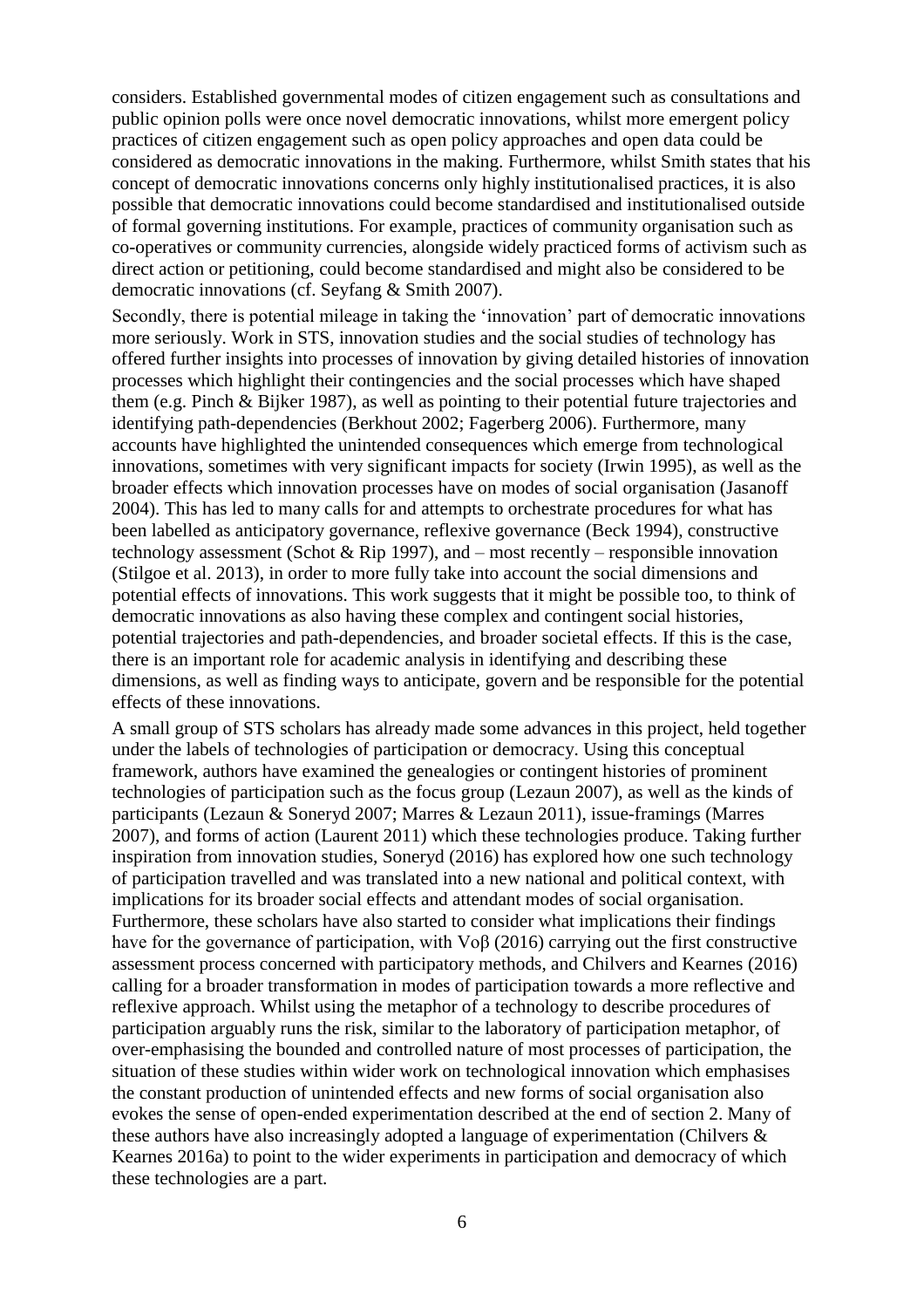#### **4 Public dialogue as democratic innovation**

## **4.1 Innovations in participation**

At the start of the twenty-first century many of the important institutional developments around science and science policy concerned the putative move towards initiating more of a two-way dialogue with citizens around scientific issues which affected their lives. In the UK this move was characterised as a shift from a focus on the public understanding of science (PUS) towards an emerging approach which emphasised public engagement with science (PES) (Michael 2011; Pieczka & Escobar 2013). During the 1990s Public Understanding of Science activities were subject to robust academic criticism, labelling the their way of engaging with citizens as the 'deficit model' which assumed citizens were empty vessels needing to be filled with the correct information, in order to accept scientific advances and policy (Irwin 2001; Owens 2000). In the year 2000, in the wake of several large public science controversies, such as the BSE crisis and the MMR vaccine, and the apparent failure of the PUS project, the House of Lords Science and Technology Committee produced the report 'Science and Society' (House of Lords 2000) which called for direct dialogue with the public to become an integral part of science policy-making. At the time, as well as in later accounts, this report was viewed as a pivotal moment in democratic practice around science policy in the UK, setting in train the institutionalisation of a more dialogic form of public engagement with science and science policy (Bickerstaff et al. 2010; Miller 2001). The House of Lords report stimulated discussion in the UK Government calling for public dialogue around science policy (H M Treasury 2004; POST 2001; POST 2002). Perhaps most significantly, this call for direct public involvement in science policy-making resulted in the creation of Sciencewise as part of the 'Science & Innovation Investment Framework 2004- 2014' (H M Treasury 2004), within what was then the Department for Trade and Industry. The narrative of the increasing turn to more deliberative and dialogic modes of public interaction in government science policy, in response to public knowledge controversies and distrust of government experts and policies has been continually reinforced in govern ent documents and in academic work (Pieczka & Escobar, 2013). However, this story arguably obscures the labour of academic and political advocates and the broader political context around the time of the mooted shift from PUS to PES. Social scientists played an important role in advocating and developing deliberative approaches to public participation. In the UK, the institutional move from PUS to PES was supported by establishment figures who had long been involved in supporting government PUS projects, such as the historian of science John Durant, and prominent critics of the PUS approach, such as the STS scholar Brian Wynne, both of whom acted as witnesses for the 'Science and Society' report (House of Lords 2000). STS scholar Charles Thorpe (Thorpe & Gregory 2010; Thorpe 2010) has also argued that the turn towards public deliberation, and particularly the focus on reaching consensus as a key aim in processes like Sciencewise's public dialogues, is part of the

broader development of the post-Fordist public in post-industrial British politics. Thorpe particularly highlights the role of the prominent sociologist Anthony Giddens and the leftwing think tank Demos in laying the groundwork and working with the New Labour project, to bring consensus politics and participatory democracy centre stage (Thorpe 2010).

As described in more detail in Pallett and Chilvers (2013) the Sciencewise programme has undergone several distinct phases in its existence, through which its approach to the practice of public dialogue has evolved as well as its relationship to UK Government policy-making. In its early phase the programme supported projects which were often quite experimental in nature, creating card games or plays for youth engagement around science policy topics, and tended to lack clear connections to Government policy decisions. After the programme's relaunch as an expert resource centre in 2006 the dialogue projects it supported became much more standardised, and a clear definition of public dialogue emerged as featuring: extended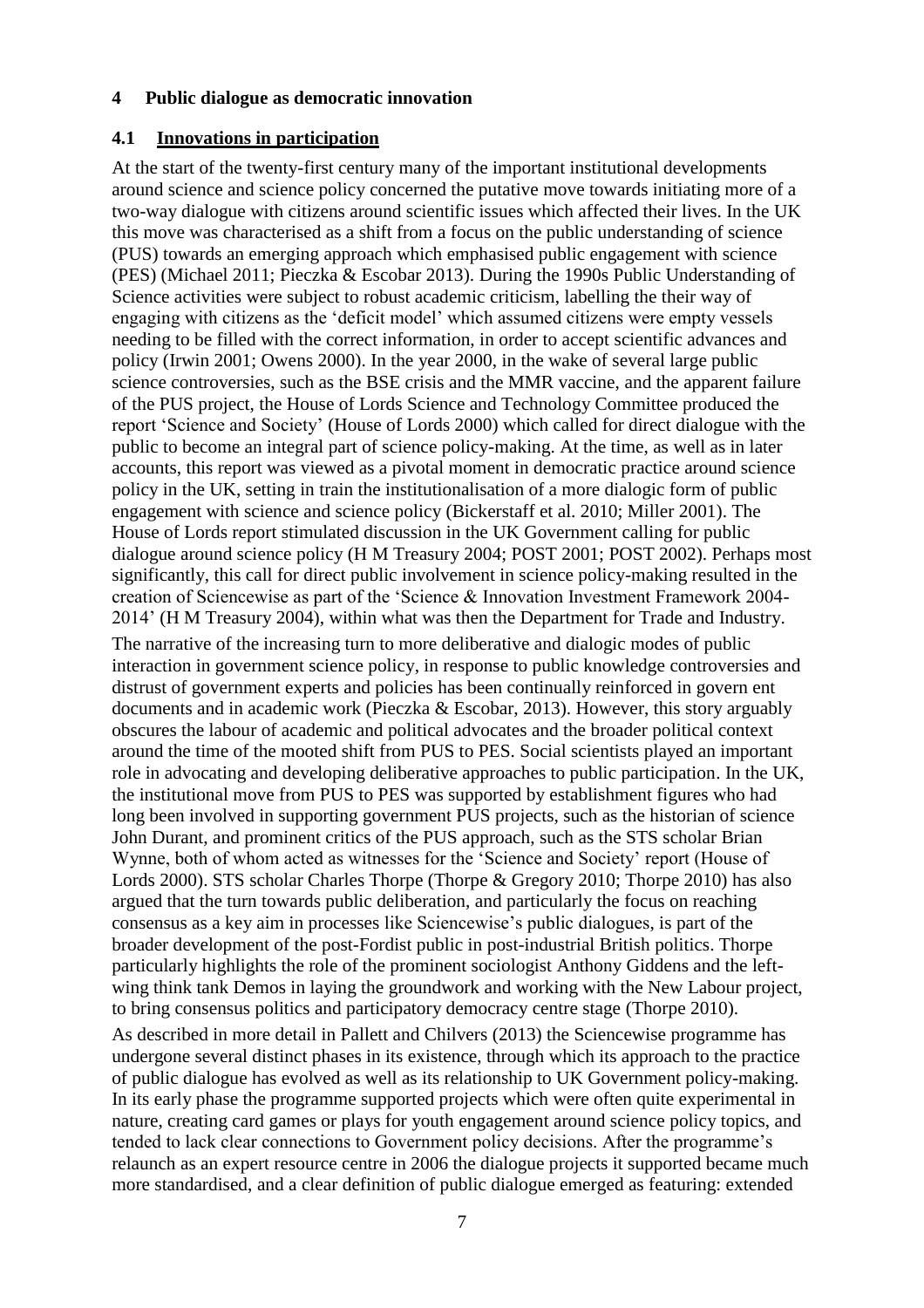deliberation over one or more days; two way dialogue between experts, policy-makers and the public; workshops held in different parts of the country with a roughly demographically representative but small group of citizens; the creation of 'balanced' introductory materials for the participants to give them a good understanding of the issues under discussion; advisory structures overseeing the process and the materials the participants were presented with; and a clear policy hook with a government department, agency or research council which the dialogue outputs would feed into.

The practice of public dialogue which was developed took inspiration from what were considered successful examples of public engagement in other European countries, most significantly the Danish Board of Technology and the Rathenau Institute in the Netherlands. The method can also be seen as an at times uneasy amalgamation of earlier democratic innovations which were seen as legitimate in the UK Government context, namely focus group methods and public opinion polling. Thus whilst public dialogues are essential small group deliberative workshops, they are still required to be broadly demographically representative of the UK population – like a public opinion survey – even though the numbers involved are too small to be statistically significant.

The most recent (2012-2016) contract period of the Sciencewise programme saw further changes in institutional arrangements and the practice of public dialogue, as discussed in more detail in Pallett (2015). This contract period saw the involvement of the British Science Association and the participation-focussed body Involve in the day-to-day running of the programme, alongside the original contractor, the consultancy firm AEA. This, alongside the emergence of the open policy debate around the UK Government during this time led to further experimentation around the methods and institutional contexts of public dialogue processes, and involved Sciencewise actors in broader debates about democratic governance and science policy in the UK.

# **4.2 Innovations in climate governance**

Since its relaunch as an expert resource centre for public dialogue in 2008, Sciencewise was involved in a number of high profile public dialogue projects around significant UK climate policy issues. The Big Energy Shift (2008-9) was the first public dialogue supported and cofunded by Sciencewise and the Department for Energy and Climate Change (DECC). The dialogue reflected emerging policy interest in behaviour change at the time as a key element of UK climate policy, and aimed to explore why peoples behaviours were not changing in the expected ways in response to information provision and social marketing. This dialogue was important in establishing a productive long-term relationship between Sciencewise and DECC and was credited with spurring the creation of a further DECC-Sciencewise dialogue called the Low Carbon Communities Challenge (2010-2011).

In reality the LCCC was influenced by broader policy agendas concerning behaviour change and the emergence in the UK of community energy. However, the focus on engaging with already active community groups rather than individuals (as is usually the case in a public dialogue) was partly justified as a response to the key finding of the Big Energy Shift: that people's behaviours shift as part of groups rather than on an individual basis. Thinking on behaviour change in other parts of Government was also starting to converge on the potential effectiveness of community-based initiatives, so policy actors saw an opportunity to harness the dynamism of community energy projects in order to promote behaviour change, as in the LCCC. However this blurring between the behaviour change agenda and the community energy movement, which was characterised by a very different vision of the energy system and energy futures, and focussed on energy supply, was also seen as problematic by some academic and civil society commentators. Ultimately, whilst the LCCC was one of the most high profile public engagement projects around climate governance in the UK ever, the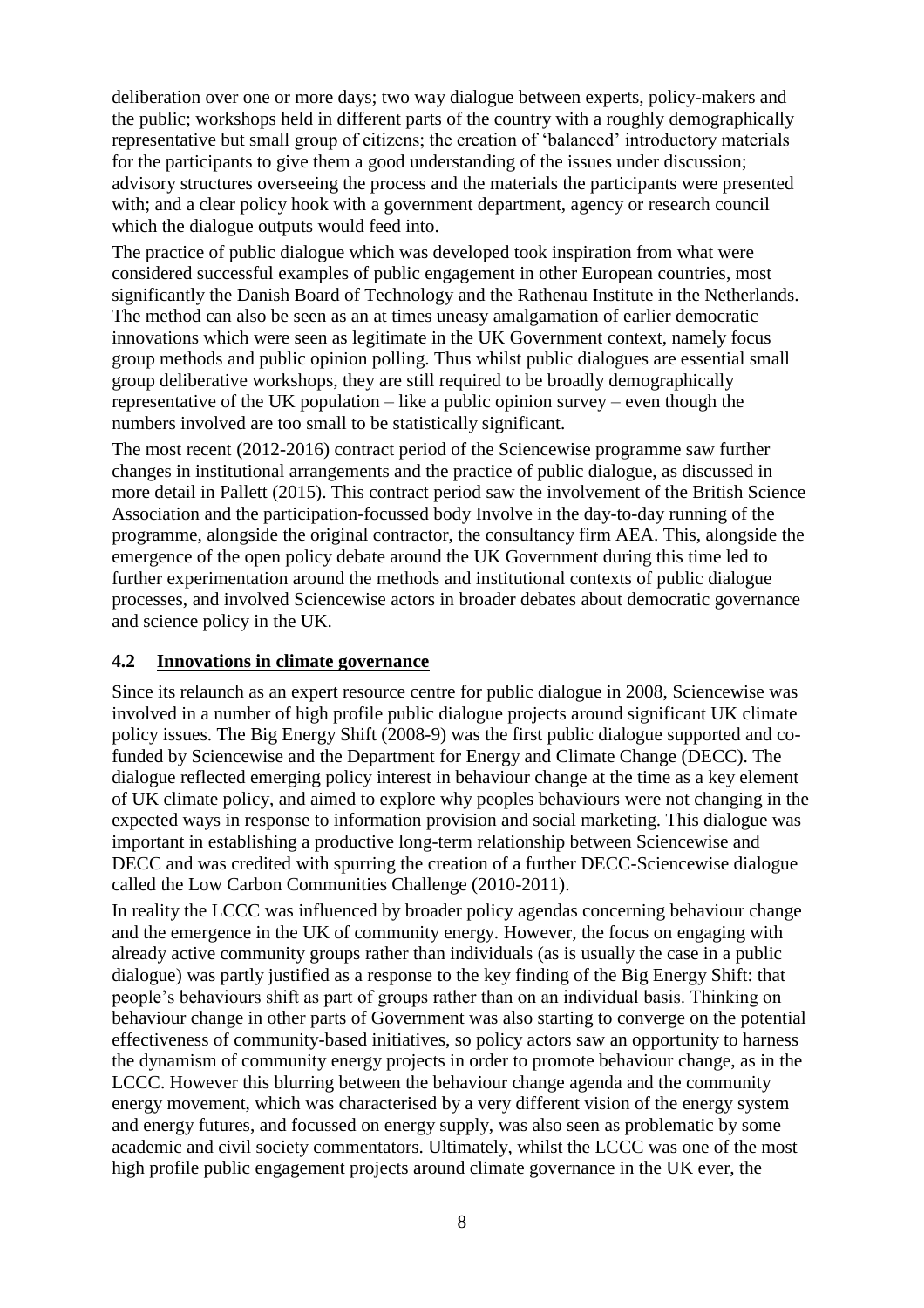findings and impacts of the project were disrupted by the change of government in 2010, which signalled a change in tack on climate and energy policy.

At around the same time Sciencewise and DECC supported another public dialogue project focussed on realising the 2050 greenhouse gas reduction targets laid out in the 2008 Climate Change Act. Here the public dialogue was carried out alongside an expert process and economic assessment, and was concerned with identifying potential pathways through which the targets could be reached and gauging their level of fit with public values. The dialogue's format also contained a number of novel elements including a separate youth panel which met several times during the process, and the creation of an online game which allowed anyone who was interested to join in and explore the possible demand and supply-side options for reaching the targets. This game also structured the public dialogue workshops which focussed on the creation of group and, in some cases, individual preferred pathways to reaching the 2050 targets using these different options.

After the start of the term of the Conservative-Liberal Democrat coalition government in the UK the DECC-Sciencewise relationship continued around less high-profile projects, including some related to the Climate Change Committee and carbon budgets, which continued to address many of the concerns and ideas from the earlier 2050 pathways dialogue. In 2013 the Office of Unconventional Gas and Oil, which sat within DECC, also supported a public dialogue project related to the public controversy around fracking in the UK in partnership with Sciencewise. The dialogue focussed on the narrow issue of how to best compensate communities affected by fracking, rather than allowing a broader discussion of public concerns and values related to the issue.

Sciencewise has also partnered with many other parts of Government in order to support public dialogue projects related to climate policy. For example, a number have been carried out with and for UK Government research councils. A public dialogue project took place alongside the Living with Environmental Change cross-research council programme, exploring public responses to climate change research through a number of workshops in 2010. With the Biotechnology and Biological Sciences Research Council (BBSRC) Sciencewise supported the Bioenergy Distributed Dialogue (2012-2013) focussed around public responses to research into biofuels, a potential but at times controversial contributor to the low carbon transition. This project also attempted to create new methodologies for public dialogues which would allow more sustained and long term engagement with the public, as well as a more iterative relationship between the development of the BBSRC's research agenda and the outputs of dialogue workshops. This was achieved through a card deck which could be altered and added to in response to new research or public responses, and could also be downloaded and used by any group wanting to engage with research on biofuels.

As well as research councils, Sciencewise also partnered with Government agencies to carry out public dialogue projects around climate policy. In collaboration with the Environment Agency and other bodies, Sciencewise supported a public dialogue on the topic of flood preparedness (2012-2013), focussing not only the technical aspects of flood response, but also the need for institutional connections and responsiveness in dealing with flood risk and flooding events.

#### **4.3 A travelling innovation**

The above account demonstrates how public dialogue as a democratic innovation has successfully travelled to and, in some cases, become embedded in different parts of UK Government climate policy. Public dialogues have fed into climate change research, engaged with controversial topics and technologies like fracking and bioenergy, and been used in relation to concrete pieces of legislation like the Climate Change Act, as well as contributing towards broader policy agendas, such as behaviour change. Beyond Sciencewise's direct interventions public dialogue has also been taken up more broadly as a credible and effective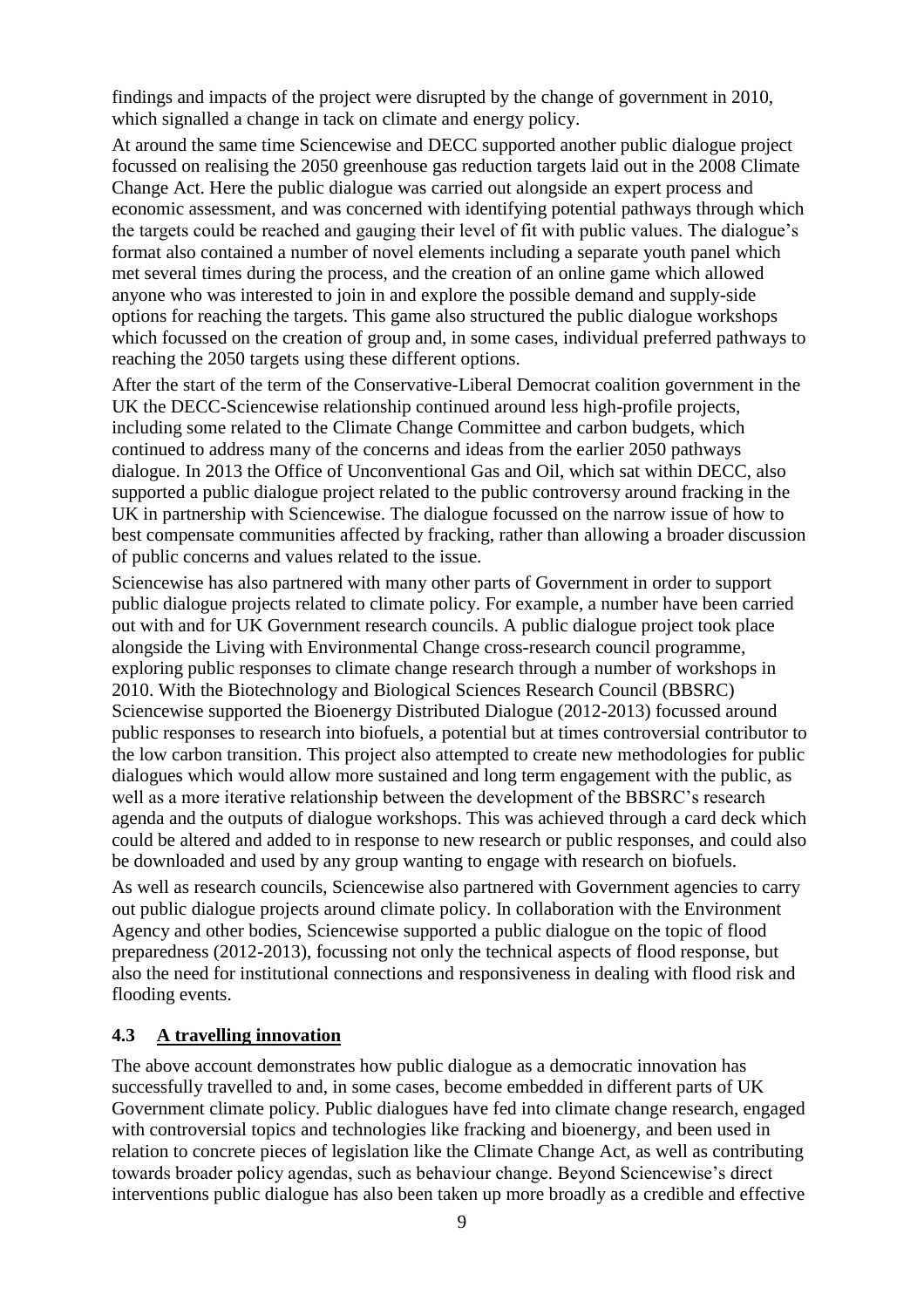method of public engagement by UK research councils, EU research programmes, market research companies, local government and even other governments, including the devolved Scottish Government and Japanese Government. In these ways public dialogue as a democratic innovation has had broader impacts on climate change policy and governance, contributing towards decision-making around specific issues as well as processes of envisioning energy and climate futures.

Beyond individual processes of public dialogue, it is also possible to follow its wider effects on climate governance through widespread usage. While there are variations between processes, public dialogues tend to produce similar visions of citizens and their role in climate governance, similar framings of the climate 'problem', as well as resting on a particular vision of democratic engagement. The model of democracy which characterises this particular democratic innovation is deliberative and consensual, obscuring arguments and actions such as protests and public debates which are more antagonistic in nature – not uncommon around climate change. Furthermore, whatever the climate issue under discussion, the design of public dialogues processes – which makes a strong distinction between public and expert inputs – tends to present climate and energy as primarily technical issue. This is both influenced by and reinforcing dominant visions in climate governance of climate change being a technical issue requiring public behaviour change and acceptance of new technologies, but little broader exploration of public values and actions. Therefore, the publics of public dialogue projects are often imagined in fairly passive roles, and are often seen as having little relevant knowledge of the issues prior to their involvement in the public dialogue process. This strong vision again has resonance and effects more generally in climate governance, limiting the potential roles citizens could play in the transition to a low carbon and climate adapted world. However, in these repeated experiments there is always room for contingency and emergence because the experiment is never quite finished. In some instances public dialogues have adopted different visions of the public or the issue in hand, for example the LCCC was predicated on having much more active and knowledgeable participants. And in other instances assumptions about publics and climate issues have been transformed and challenged during and after the process, for example through unexpected public responses or the take up of public dialogue outputs in unexpected places, such as by civil society organisations.

As an outcome of repeated and overlapping experiments, the impacts of this democratic innovation cannot be limited to the realm of climate governance – even when only climate change related public dialogues are considered. In the examples given above, public dialogue processes also contributed to changing institutional attitudes towards public engagement and the public, for example within DECC and the BBSRC. Through the constant repetition and travel of the public dialogue technique there has also been methodological innovation in order to adapt it to new contexts and aims, or as a result of learning. These new methods create the potential for new forms of engagement – such as the sustained and evolving engagement attempted in Bioenergy Distributed Dialogue – and therefore new ways for citizens to influence policy and governance.

#### **5 Participation overflowing the laboratory: going beyond experiments?**

There are multiple forms of experimentation at play in this account of the institutionalisation of public dialogue and its effects on climate governance. The initial development of public dialogue as a democratic innovation can be described as experimental process, requiring time and repetition to refine the procedure and approach during the early stages of the Sciencewise programme. Furthermore, this account has demonstrated that experimentation with the approach is ongoing, as it continues to shift to address new contexts, aims and challenges. In common with the existing literature this chapter also finds that there is analytical value in treating individual public dialogue processes themselves as experiments. Moreover they are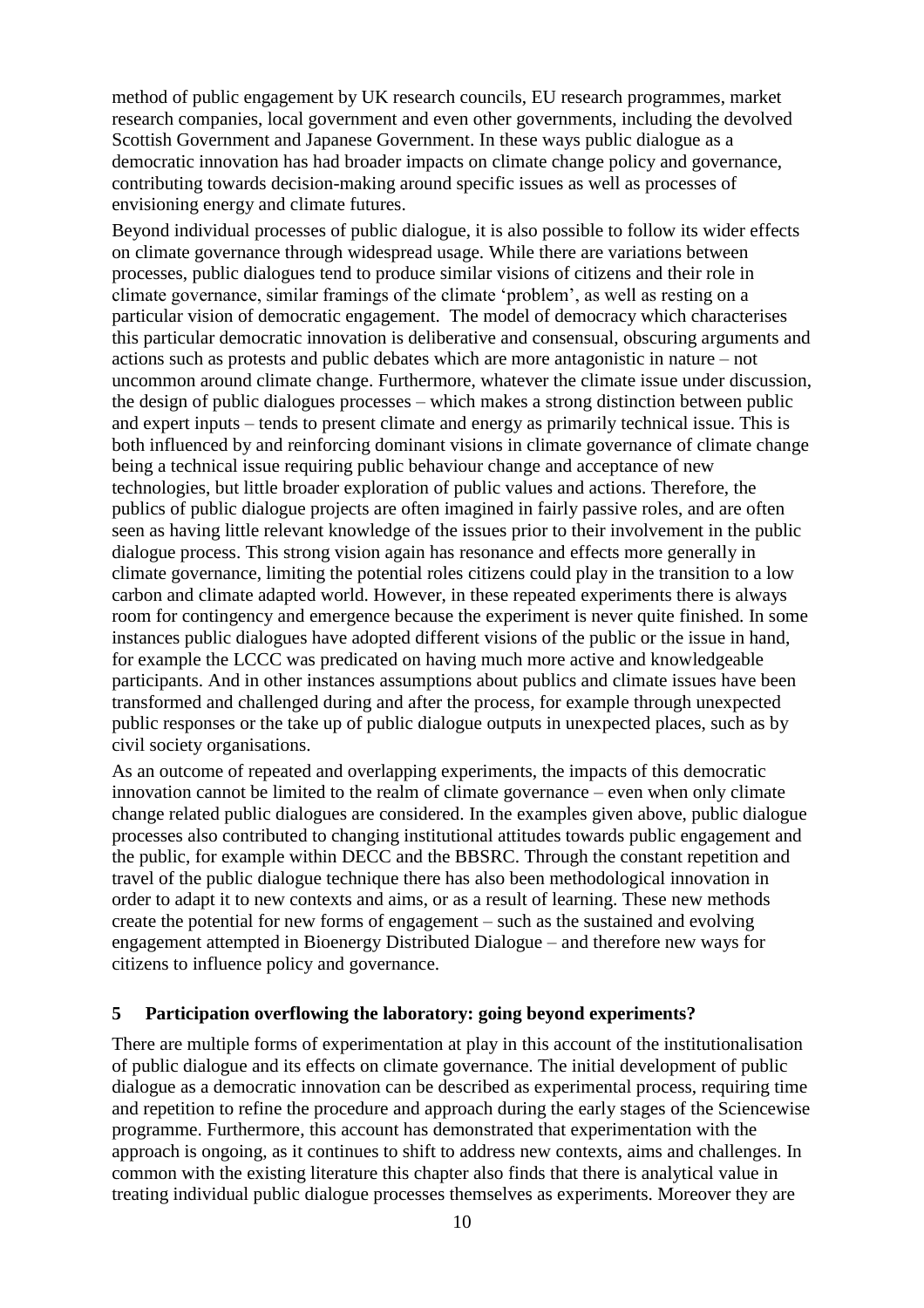experiments with a number of different concerns, including testing the credibility and acceptability of a set of policy propositions (testing hypotheses), trying out new working relationships (learning by doing), testing new techniques and tools (selecting designs that work) ( $cf.$  Turnheim et al., this volume) – such as the 2050 pathways game (my2050.decc.gov.uk), and trying different ways to influence policy actors and processes. Public dialogue processes have also been part of broader experiments in climate governance, including the internationally unprecedented UK Climate Change Act, the community energy movement and Government attempts to encourage the emergence of a UK fracking industry. Far from being discrete and controlled, these experiments in participation and climate policy have overflowed the walls of their metaphorical laboratories in a number of ways. They have contributed to social movements, like community energy, beyond the bounds of formal climate policy or invited public engagement. They have also helped to shape and change institutions, for example changing the BBSRC's attitude towards the value of public engagement in the case of the bioenergy distributed dialogue, or showing related Government agencies how they could work more effectively together in the case of the flood response dialogue. They have also had broader effects by contributing to the closing down of certain debates and issue spaces. For example, the fracking dialogue supported by Sciencewise and DECC arguably contributed towards a broader narrowing of the terms of debate about fracking, which denied the validity of broader discussions about public trust or social justice, or the role of fracking in the transition to a low carbon energy system.

Examining experiments around public engagement and climate governance through the lens of one democratic innovation – public dialogue – also illuminates the role of experimentation in processes of organisational and policy learning. Not only do experiments generate new knowledge through testing hypotheses about the world, but they might also contribute to learning by forging new ways of doing climate governance and public engagement, new relationships, new ways of organising and categorising knowledge and activities, and new collective stories. The metaphor of experimentation also helpfully captures the non-linearity and ambiguous nature of these learning processes. Whilst it might have appeared in the context of some public dialogue projects and policy decisions that visions of the role of citizens in climate governance had shifted – for example the LCCC's adoption of a model of active communities providing climate change solutions – other processes and decisions were an apparent backward step. Uncertainty and contingency are ever-present features of experimentation and innovation, and an understanding of the political dimensions of these experiments can often be the most useful element in identifying reasons for their relative success or failure, rather than their levels of embeddedness or standardisation.

The experiments described here are both open-ended and overlapping, influencing and connecting governance at multiple scales, including states, transnational bodies, local governance and individual institutions. This account also demonstrates the overlapping of issue areas through these experiments, including climate, energy, bioscience, and risk and vulnerability. Even where there are no wider effects of a particular experiment yet in evidence, there is always potential for impact and influence to occur long after the initiation of the experiment. For example, elements of particular public dialogue processes get recycled and reused, as is the case with the pathways game created for the 2050 pathways dialogue. Furthermore, the outputs of different experiments which may have appeared irrelevant, inconvenient or useless at the time, may be interpreted differently when taken up within a different institution or movement, or in the light of subsequent unexpected events.

It should not be a surprise that in the context of public engagement and climate governance, the experiment is never finished. Rather, constant monitoring and intervention are needed for the experiment to be reshaped and retried.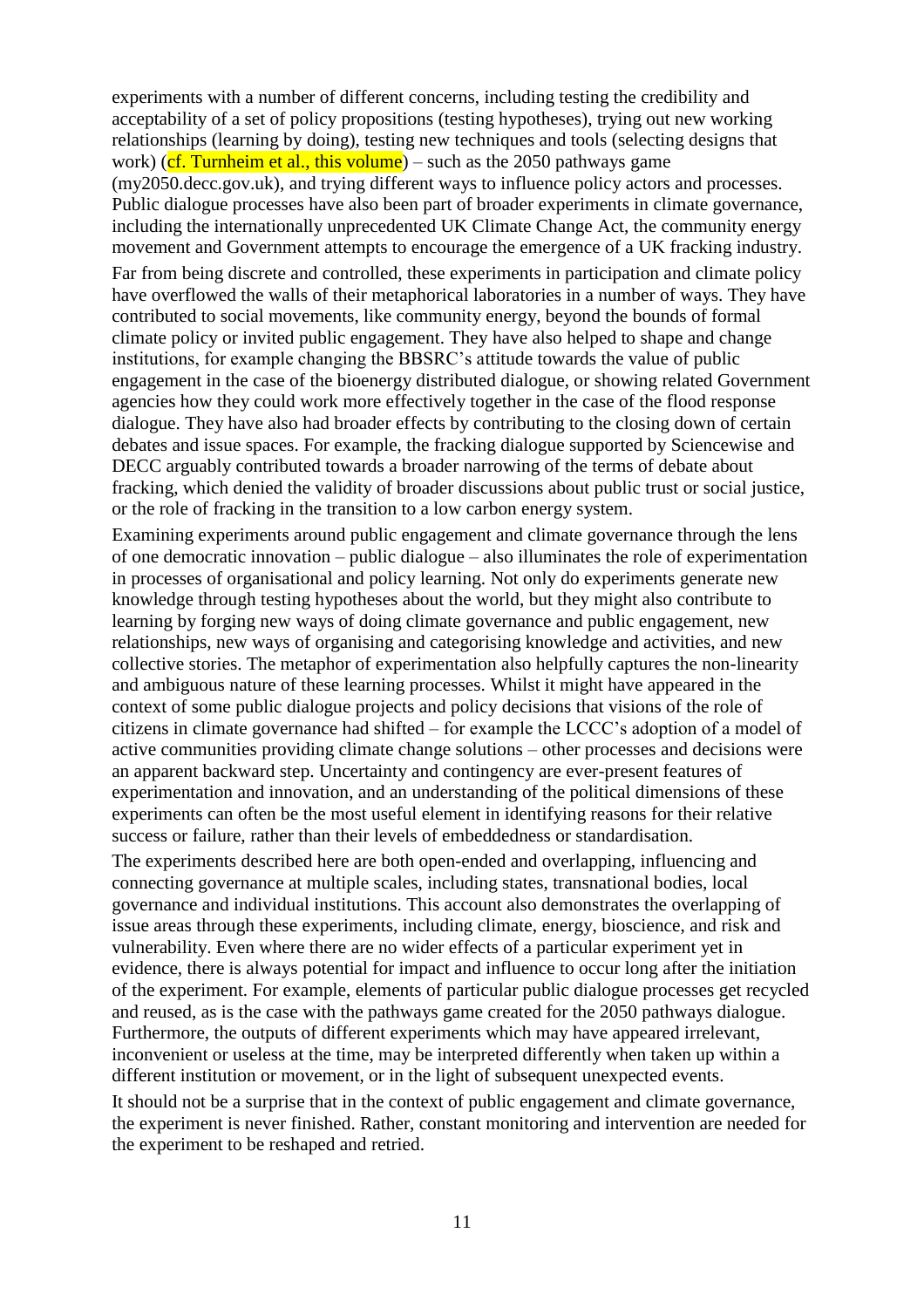#### **6 References**

- Beck, U., 1994. The Reinvention of Politics: Towards a Theory of Reflexive Modernization. In *Reflexive Modernization Politics Tradition and Aesthetics in the Modern Social Order*. pp. 1–55. Available at:
- Berkhout, F., 2002. Technological regimes, path dependency and the environment. *Global Environmental Change*, 12, pp.1–4.
- Bickerstaff, K. et al., 2010. Locating Scientific Citizenship: The Institutional Contexts and Cultures of Public Engagement. *Science Technology & Human Values*, 35(4), pp.474– 500.
- Bogner, A., 2012. The Paradox of Participation Experiments. *Science, Technology & Human Values*, 37(5), pp.506–527.
- Brown, M.B., 2009. *Science in Democracy: expertise, institutions and representation* First., Cambridge, Massacheussetts: MIT Press.
- Callon, M., Lascoumbes, P. & Barthe, Y., 2009. *Acting in an Uncertain World: An Essay on Technical Democracy* Translated., Massacheussetts: MIT Press.
- Chilvers, J., 2008a. Deliberating competence Theoretical and practitioner perspectives on effective participatory appraisal practice. *Science, Technology & Human Values*, 33(2), pp.155–185.
- Chilvers, J., 2008b. Environmental risk, uncertainty, and participation: mapping an emergent epistemic community. *Environment and Planning A*, 40(12), pp.2990–3008.
- Chilvers, J. & Kearnes, M., 2016a. Participation in the making: rethinking public engagement in co-productionist terms. In J. Chilvers & M. Kearnes, eds. *Remaking Participation: Science, Environment and Emergent Publics*. London: Routledge, pp. 31–63.
- Chilvers, J. & Kearnes, M., 2016b. Remaking participation: towards reflexive engagement. In J. Chilvers & M. Kearnes, eds. *Remaking Participation: Science, Environment and Emergent Publics*. London: Routledge, pp. 261–288.
- Cooke, B. & Kothari, U., 2001. *Participation: The New Tyranny?*, London: Zed Books.
- Davies, G., 2010. Where do experiments end? *Geoforum*, 41(5), pp.667–670.
- Dawson, P. & Daniel, L., 2010. Understanding social innovation: a provisional framework. *International Journal of Technology Management*, 51(1), p.9.
- Dewey, J., 1927. *The public and its problems*, New York: H. Holt.
- Elam, M. et al., 2007. *Mediators of Issues and Mediators of Process*, Brussels. Available at: http://www.argonaproject.eu/docs/arg-del\_4-wp3-final.pdf.
- Ezrahi, Y., 1990. *The Descent of Icarus*, Cambridge, Massacheussetts: Harvard University Press.
- Fagerberg, J., 2006. Innovation: a guide to the literature. In J. Fagerberg, D. C. Mowery, & R. R. Nelson, eds. *Oxford Handbook of Innovation*. Oxford: Oxford University Press, pp. 1–26.
- Felt, U. & Wynne, B., 2007. Taking the European Knowledge Society Seriously E. Commission, ed. *Report of the Expert Group on Science and Governance to the Science, Economy and Society Directorate, Directorate-General for Research, European Commission*, p.96.
- Galison, P., 1987. *How Experiments End*, Chicago: University of Chicago Press.
- Gallie, W.B., 1956. Essentially Contested Concepts. *Proceedings of the Aristoliean Society*, 56, pp.167–198.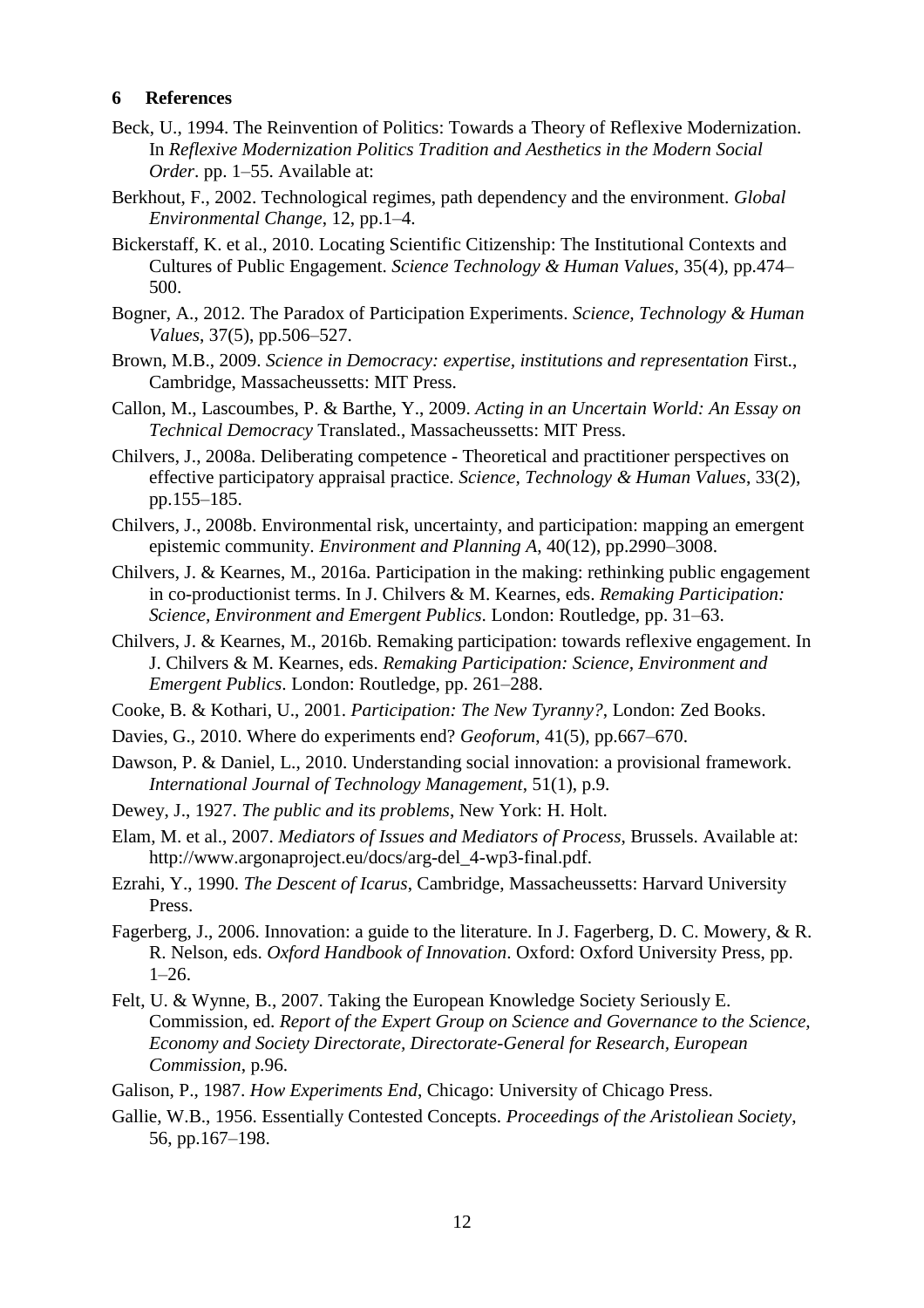- Gisler, P. & Schicktanz, S., 2009. Introduction: Ironists, reformers, or rebels? Reflections on the role of the social sciences in the process of science policy making. *Science, Technology and Innovation Studies*, 5, pp.5–17.
- Gottweis, H., Braun, K. & PAGANINI Consortium, 2007. *Participatory Governance and Insitutional Innovation: Final Report*, Available at: http://www.univie.ac.at/LSG/paganini/finals\_pdf/WP8\_FinalReport.pdf.
- Gross, M., 2010a. *Ignorance and Surprise: Science, Society and Ecological Design*, Cambridge, Massachusetts: MIT Press.
- Gross, M., 2010b. The Public Proceduralization of Contingency: Bruno Latour and the Formation of Collective Experiments. *Social Epistemology*, 24(1), pp.63–74.
- H M Treasury, 2004. Science and Innovation Investment Framework: 2004-2014.
- Hinchliffe, S. et al., 2005. Urban wild things: a cosmopolitical experiment. *Environment and Planning D: Society and Space*, 23(5), pp.643–658.
- House of Lords, 2000. Science and Society: the House of Lords Science and Technology Committee Third Report.
- Irwin, A., 1995. *Citizen Science: A study of people, expertise and sustainable development*, London: Routledge.
- Irwin, A., 2001. Constructing the scientific citizen: science and democracy in the biosciences. *Public Understanding of Science*, 10(1), pp.1–18.
- Irwin, A., 2006. The politics of talk: Coming to terms with the "new" scientific governance. *Social Studies of Science*, 36(2), pp.299–320.
- Jasanoff, S., 2011. Constitutional Moments in Governing Science and Technology. *Science and engineering ethics*, 17(4), pp.621–38.
- Jasanoff, S., 2005. *Designs on Nature: Science and Democracy in Europe and the United States*, Princeton: Princeton University Press.
- Jasanoff, S., 2004. The idiom of co-production. In *States of Knowledge: The co-production of science and social order*. Abingdon, Oxon: Routledge, pp. 1–12.
- Latour, B., 2011. From Multiculturalism to Multinaturalism: What Rules of Method for the New Socio-Scientific Expertiments. *Nature and Culture*, 6(1), pp.1–17.
- Laurent, B., 2011. Technologies of Democracy: Experiments and Demonstrations. *Science and Engineering Ethics*, 17(4), pp.649–666.
- Lezaun, J., 2007. A market of opinions: the political epistemology of focus groups. *Sociological Review*, 55, pp.130–151.
- Lezaun, J. & Soneryd, L., 2007. Consulting citizens: technologies of elicitation and the mobility of publics. *Public Understanding of Science*, 16(3), pp.279–297.
- Lorimer, J. & Driessen, C., 2013. Wild experiments at the Oostvaardersplassen: rethinking environmentalism in the Anthropocene. *Transactions of the Institute of British Geographers*, p.n/a–n/a.
- Marres, N., 2007. The Issues Deserve More Credit: Pragmatist Contributions to the Study of Public Involvement in Controversy. *Social Studies of Science*, 37(5), pp.759–780.
- Marres, N. & Lezaun, J., 2011. Materials and devices of the public: an introduction. *Economy and Society*, 40(4), pp.489–509.
- Michael, M., 2011. "What Are We Busy Doing?": Engaging the Idiot. *Science, Technology & Human Values*, 37(5), pp.528–554.
- Miller, S., 2001. Public understanding of science at the crossroads. *Public Understanding of Science*, 10, pp.115–120.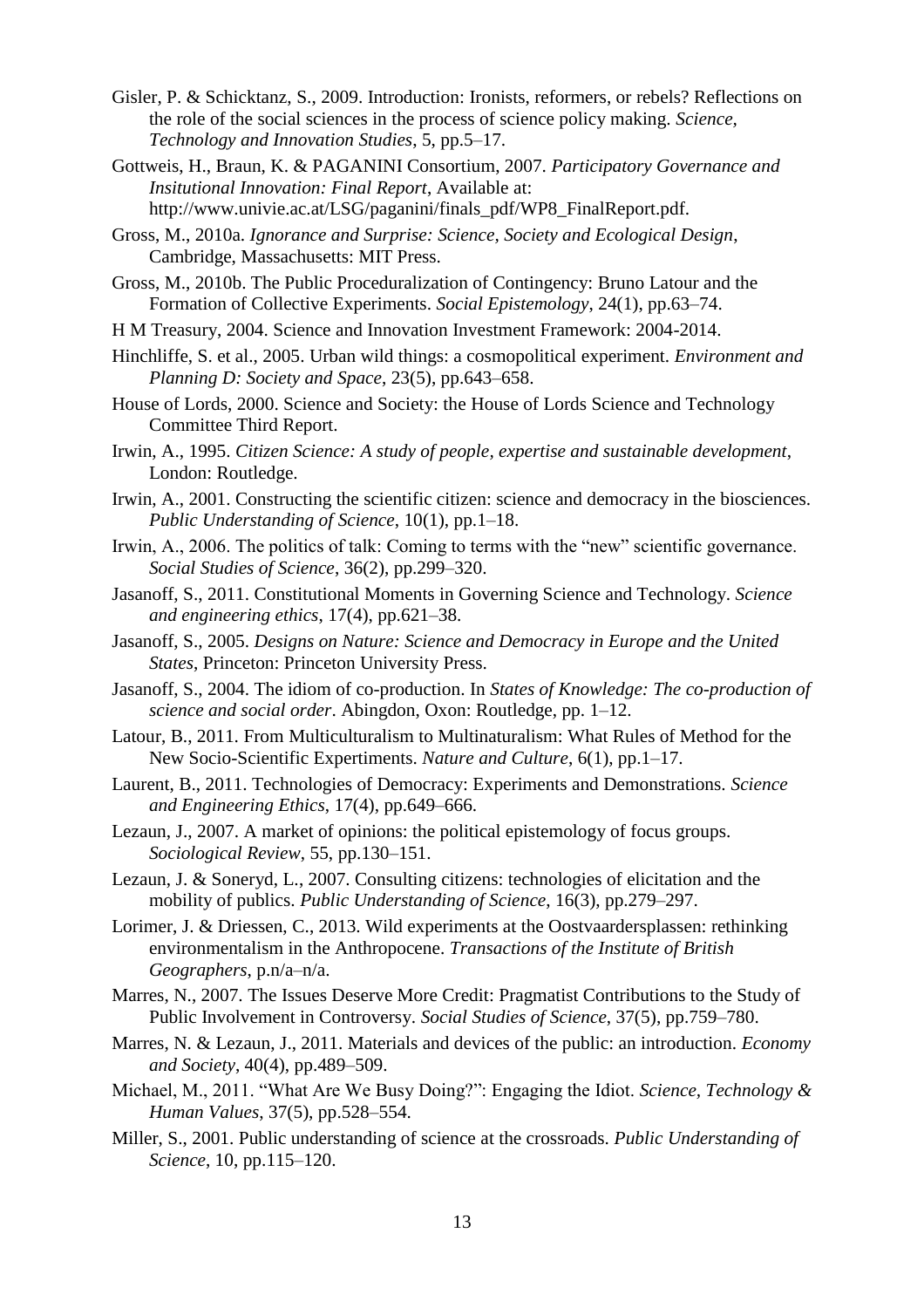- Munton, R., 2003. Deliberative democracy and environmental decision-making. In F. Berkhout, M. Leach, & I. Scoones, eds. *Negotiating Environmental Change: New Perspectives from Social Science*. Cheltenham, UK: Edward, Elgar, pp. 109–136.
- Osborne, T., 2004. On mediators : Intellectuals and the ideas trade in the knowledge society. *Economy and Society*, 33(4), pp.430–447.
- Owens, S., 2000. "Engaging the public": information and deliberation in environmental policy. *Environment and Planning A*, 32(7), pp.1141–1148.
- Pallett, H., 2015. Public Participation Organizations and Open Policy: A Constitutional Moment for British Democracy? *Science Communication*, 37(6), pp.769–794.
- Pallett, H. & Chilvers, J., 2013. A decade of learning about publics, participation and climate change: institutionalising reflexivity? *Environment and Planning A*, 45(5), pp.1162– 1183.
- Parliamentary Office of Science and Technology, 2001. *OPEN CHANNELS: Public dialogue in science and technology*, London. Available at: http://www.parliament.uk/documents/post/pr153.pdf.
- Parliamentary Office of Science and Technology, 2002. *PUBLIC DIALOGUE ON SCIENCE & TECHNOLOGY*, London. Available at: http://www.parliament.uk/documents/post/pn189.pdf.
- Peck, J. & Theodore, N., 2015. *Fast policy: experimental statecraft at the thresholds of neoliberalism*, Minnesota: University of Minnesota Press.
- Pieczka, M. & Escobar, O., 2013. Dialogue and science: Innovation in policy-making and the discourse of public engagement in the UK. *Science and Public Policy*, 40(1), pp.113– 126.
- Pinch, T.J. & Bijker, W.E., 1987. The Social Construction of Facts and Artifacts: Or How the Sociology of Science and the Sociology of Technology Might Benefit Each Other. In W. E. Bijker, T. P. Hughes, & T. J. Pinch, eds. *The Social Construction of Technological Systems: New Directions in the Sociology and History of Technology*. Cambridge, MA: MIT Press, pp. 17–50.
- Pol, E. & Ville, S., 2009. Social innovation: Buzz word or enduring term? *Journal of Socio-Economics*, 38(6), pp.878–885.
- Schot, J. & Rip, A., 1997. The Past and Future of Constructive Technology Assessment. *Technology Forecasting and Social Change*, 54(1996), pp.251–268.
- Schwartz, A. & Krohn, W., 2011. Experimenting with the Concept of Experiment: Probing the Epochal Break. In A. Nordmann, H. Radder, & G. Schiemann, eds. *Science transformed? Debating claims of an Epochal Break*. Pittsburgh: University of Pittsburgh Press, pp. 119–134.
- Seyfang, G. & Smith, A., 2007. Grassroots innovations for sustainable development: Towards a new research and policy agenda. *Environmental Politics*, 16, pp.584–603.
- Smith, G., 2009. *Democratic Innovations: Designing Institutions for Citizen Participation*, Cambridge: Cambridge University Press.
- Soneryd, L., 2016. Technologies of participation and the making of technologised futures. In J. Chilvers & M. Kearnes, eds. *Remaking Participation: Science, Environment and Emergent Publics*. London: Routledge, pp. 144–161.
- Stilgoe, J., Owen, R. & Macnaghten, P., 2013. Developing a framework for responsible innovation. *Research Policy*, 42(9), pp.1568–1580.
- Szerszynski, B., 2005. Beating The Unbound: Political Theatre in the Laboratory Without Walls. In G. Giannachi & N. Stewart, eds. *Performing Nature: Explorations in Ecology and the Arts*. Frankfurt and New York: Peter Lang, pp. 181–197.